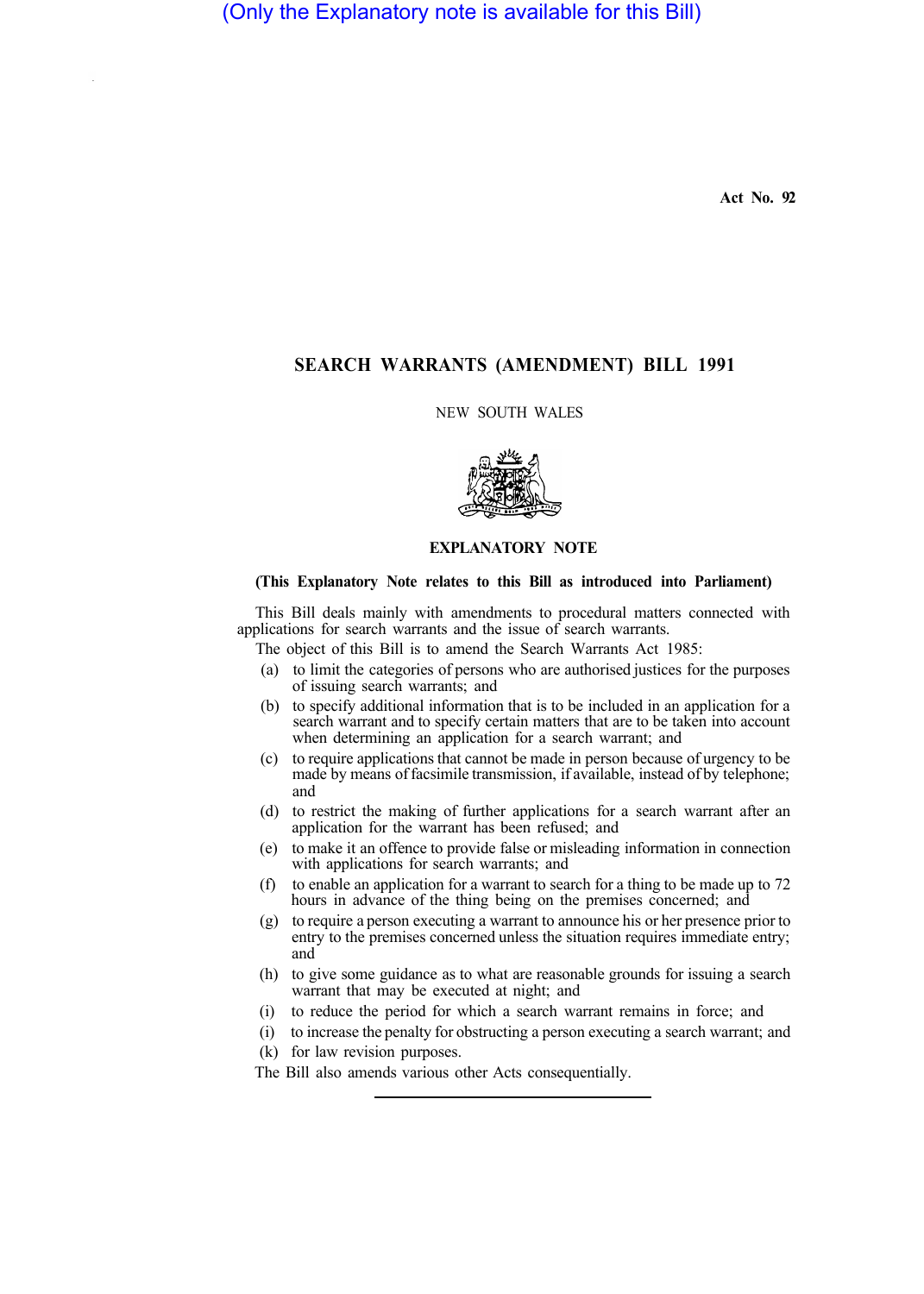**Clause 1** specifies the short title of the proposed Act.

**Clause 2** provides for the commencement of the proposed Act.

**Clause 3** gives effect to Schedule 1 which contains amendments to the Search Warrants Act 1985.

**Clause 4** gives effect to Schedule 2 which contains consequential amendments to other Acts.

**Clause 5** is a transitional provision that makes it clear that the amendments to the Search Warrants Act 1985 (other than those outlined in paragraphs (g) and (i) above) will not apply to applications for search warrants made, and search warrants issued, before the commencement of the amendments.

# **SCHEDULE 1—AMENDMENT OF SEARCH WARRANTS ACT 1985**

#### **Authorised justices**

At present the Act defines an "authorised justice" as a Magistrate or a justice of the peace employed in the Department of Courts Administration. Schedule 1 (1) replaces the definition so that "authorised justice" will mean a Magistrate or a Clerk of a Local Court, or a justice of the peace employed in the Department of Courts Administration and declared by the Attorney General to be an authorised justice.

**Schedule l (13)** provides that references to an authorised justice in search warrant provisions in other Acts are to be read as references to an authorised justice within the meaning of the Search Warrants Act 1985.

#### **Advance applications for search warrants**

The Act currently provides that a police officer may apply for a search warrant if the police officer has reasonable grounds for believing that there is a thing connected with an offence on certain premises.

**Schedule 1 (2)** enables an application to be made if the thing is not at that time on the premises but there are reasonable grounds for believing that the thing will be on the premises within 72 hours.

#### **Increase in penalty**

**Schedule 1 (3)** increases the penalty for obstructing someone in the execution of a search warrant from \$2,000 or imprisonment for 2 years, or both, to 100 penalty units (\$10,000) or imprisonment for 2 years, or both. The increased penalty will be similar to the penalty proposed for making false or misleading statements in an application for a search warrant.

#### **Issue of search warrants**

**Schedule 1 (5)** requires an application for a search warrant to be in the form prescribed by the regulations.

**Schedule 1 (7)** (proposed section 12A) specifies more detailed information to be included in an application for a search warrant. In particular, the application must include: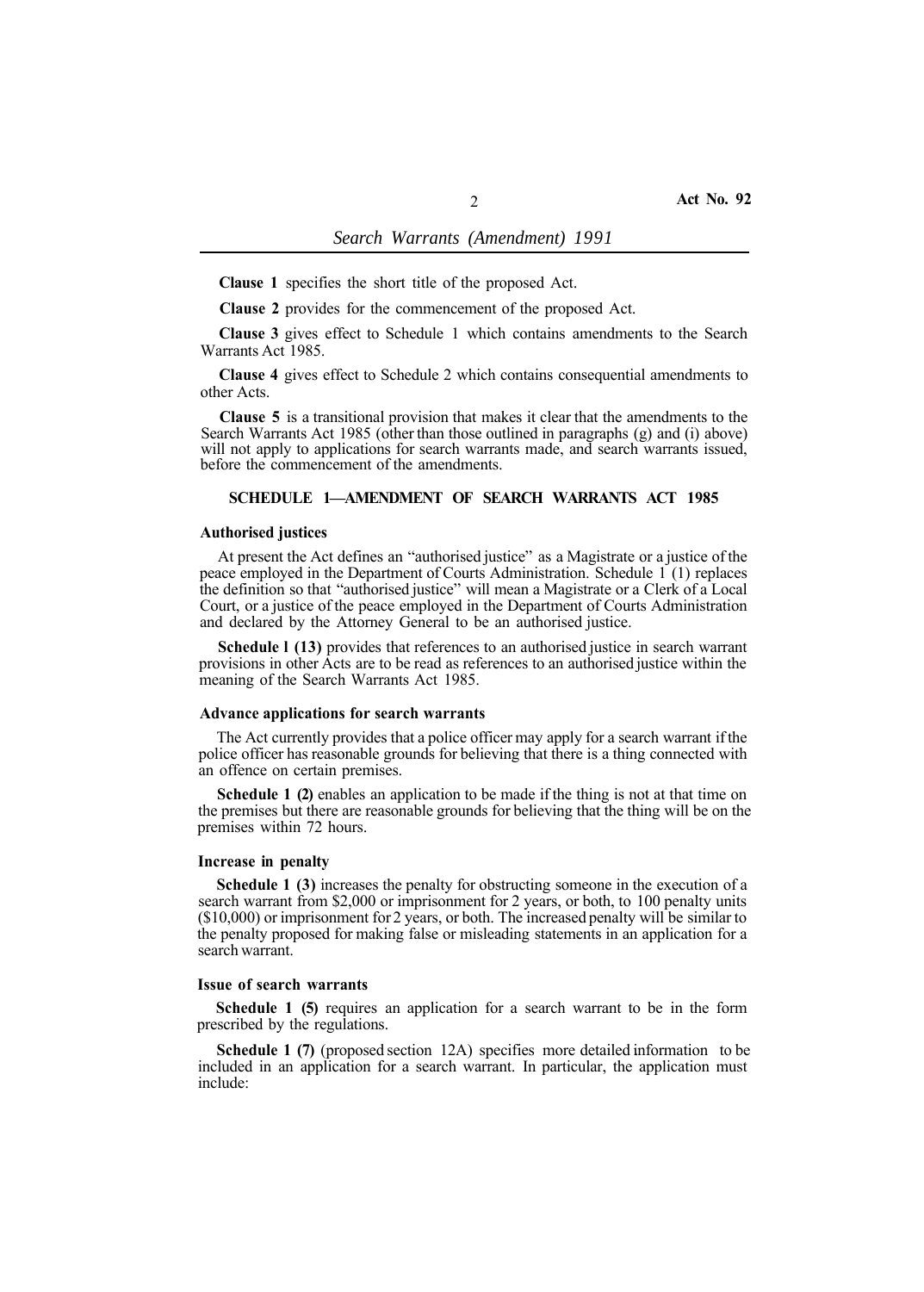- evidence of the authority of the applicant to make the application;
- the grounds on which the warrant is being sought;
- a description of the premises to be searched and, in the case of a warrant to search for a thing, a description of the thing and, if known its location;
- disclosure of any previous applications made with respect to the same matter and, in such a case, the additional information which justifies the making of a further application.

The proposed section requires an authorised justice to have regard to certain matters in determining whether there are reasonable grounds to issue a search warrant. Those matters include the reliability of the information in the application (including the nature of the source of information relied on) and, if the warrant is to search for a thing in relation to an offence, the connection between the thing for which the search is proposed to be made and the offence.

#### **Telephone warrants**

The current provisions of the Act (section 12) allow an application for a search warrant to be made by telephone if the situation is urgent and it is not practicable for the application to be made in person.

**Schedule 1 (6)** substitutes section 12 so as to require an application that cannot be made in person because of urgency to be made by means of facsimile, if available, instead of by telephone. The authorised justice considering the application is to transmit a copy of the warrant together with the associated documents to the applicant if the application is approved.

**Schedule 1 (12)** contains a consequential amendment.

### **False or misleading information**

**Schedule 1 (7)** (proposed section 12B) makes it an offence to knowingly give false or misleading information to an authorised justice in, or in connection with an application for a search warrant. (Maximum penalty: \$10,000 or imprisonment for 2 years, or both.) Proceedings for perjury will also be available if the application was made in person and verified on oath or affirmation or by affidavit.

#### **Further application for warrant after refusal**

**Schedule 1 (8)** provides that if an application for a search warrant is refused by an authorised justice, the applicant or any person who is aware of the previous application cannot re-apply for the warrant unless additional information is furnished to justify the further application. However, one further application may be made without the need to provide additional information if the original application was refused by an authorised justice who was not a Magistrate and the further application is made to a Magistrate.

# **Announcement prior to entry**

**Schedule 1 (9)** requires one of the persons executing a search warrant to announce that the person is authorised to enter the premises concerned and to give an occupier a reasonable opportunity to allow entry onto the premises before anyone enters the